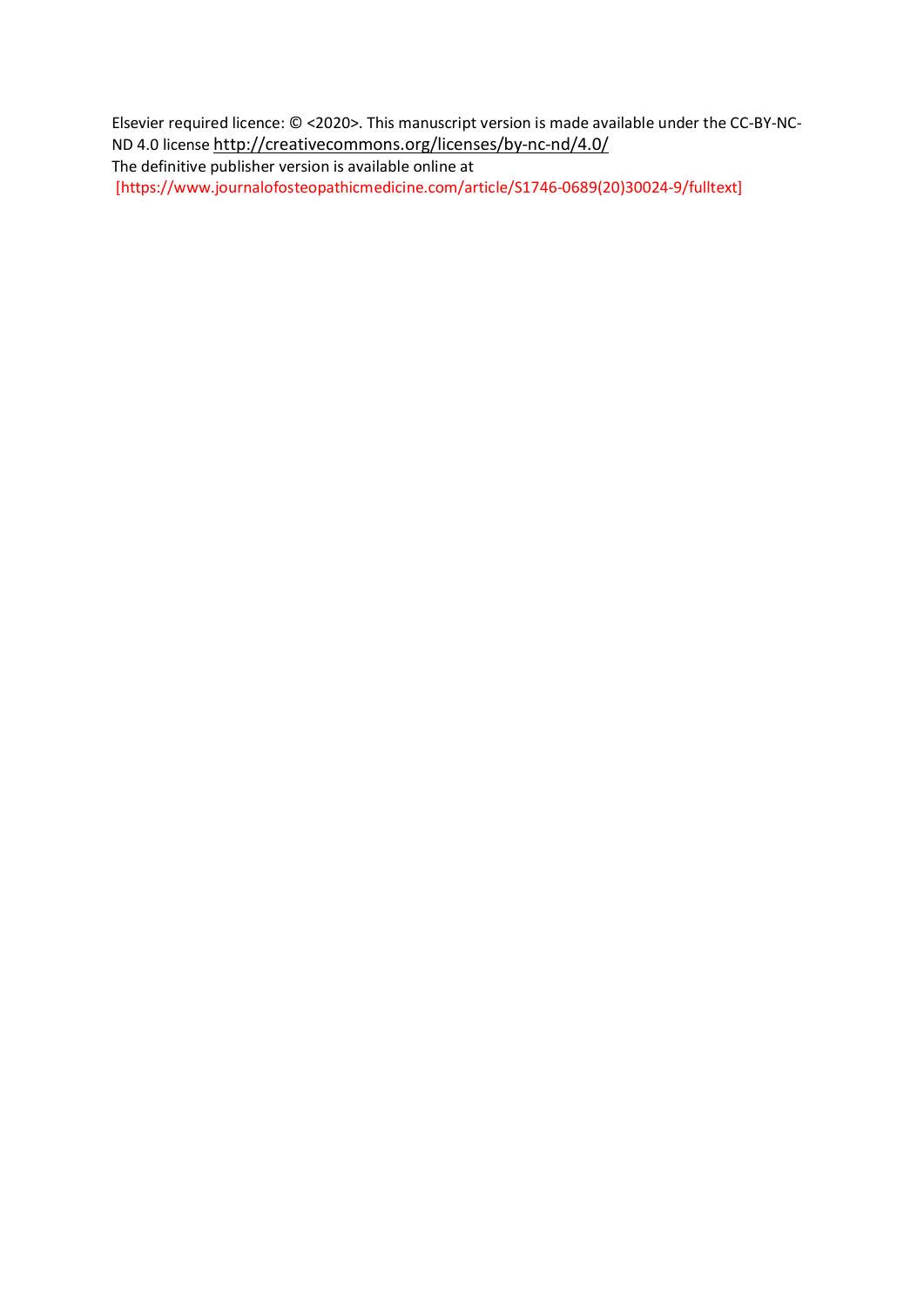We congratulate Esteves et al on their provocative article titled "*Models and theoretical frameworks for osteopathic care – a critical view and call for updates and research*" (1). The points raised by the authors regarding the need for academics to critically engage with the central tenets of osteopathy are irrefutable. Thought leadership in any field requires advancement of scholarship. The current pattern of research activities within osteopathy reflect a more task-oriented viewpoint whereby a substantial proportion of research is focused on clinical or educational activities (2). This may reflect the self-identity of osteopathy academics as 'clinicians who research' or 'clinicians who teach' (3). If this is the case, for osteopathy researchers to undertake the type of research proposed by Esteves et al they need to shift their identity to being researchers first. As we reflected on this article, we identified two points for which we wished to contribute to the discussion and encourage the osteopathic research community to thoughtfully consider as the profession evolves: person-centred care and traditional knowledge in contemporary practice.

As mentioned by Esteves et al, person-centred care (PCC) is dominant and increasing in interest within the wider discourse of health and medicine, as well as in public health policy (4), but not necessarily in applied practice (5). While PCC is not unique to osteopathy, conventional medicine is still challenged to implement it; patients are often experiencing the conventional health system as lacking in PCC, resulting in unmet health needs and unsatisfactory experiences of clinical care (6, 7). While professions such as osteopathy may have values that align with PCC (8), they may not be fully manifesting all aspects of PCC in the application of those values to practice (9). Traditional medicine philosophies such as holism have contributed to shaping the osteopathic approach as it relates to PCC, though while holism and PCC are similar, they are not the same. Additionally, while PCC explicitly aims to centre patients in practice, discussion around the practice of PCC or the alignment of holistic philosophy with PCC takes place with little input or guidance from patients themselves. If clinicians are to claim a PCC paradigm of practice, confirmation of this from patient perspectives through research is essential and may also present the evidence required to distinguish the identity of osteopathic practice from person-centred practices in conventional medicine settings. Members of our team are currently undertaking research to address this gap for osteopathy and other professions with traditional values argued to align with PCC and hope that the outcomes of our research will be valuable to this wider conversation among the osteopathic research and professional community.

Irrespective of the outcomes of our research, osteopaths may benefit from adopting the PCC model more explicitly in their training. Challenging the curriculum to align with PCC in collaboration with the five models of osteopathic care may assist in reducing the gap in treatment often seen by osteopathic patients who present with conditions that do not marry up to a textbook description of disease or illness. Often in such cases the involvement of other aspects of health outside of the five models can benefit treatment through a sense of a therapeutic relationship and empowerment to govern one's own health. A syncretic collaboration between the principles of PCC and the five models of osteopathic care will also shed light on the unique capacities of osteopathic care to deliver truly person-centred services informed and shaped by the traditional foundations of the profession, preserving the value of osteopathic identity while maintaining relevance to the contemporary health care landscape.

We also note that osteopathy, like other professions that may exist outside of a mainstream health system in some countries, must find the balance between defining and retaining their core philosophies and models of care without fixating on them. We propose that, as is seen in some other health professions, osteopathic researchers and clinicians must not fall into the trap of focusing so much on any real or perceived point of difference in health care that they do not learn from others and evolve, or lose sight of what makes a difference to their patients (10). This approach takes a certain maturity within the profession, particularly one that defines itself by concepts drawn from a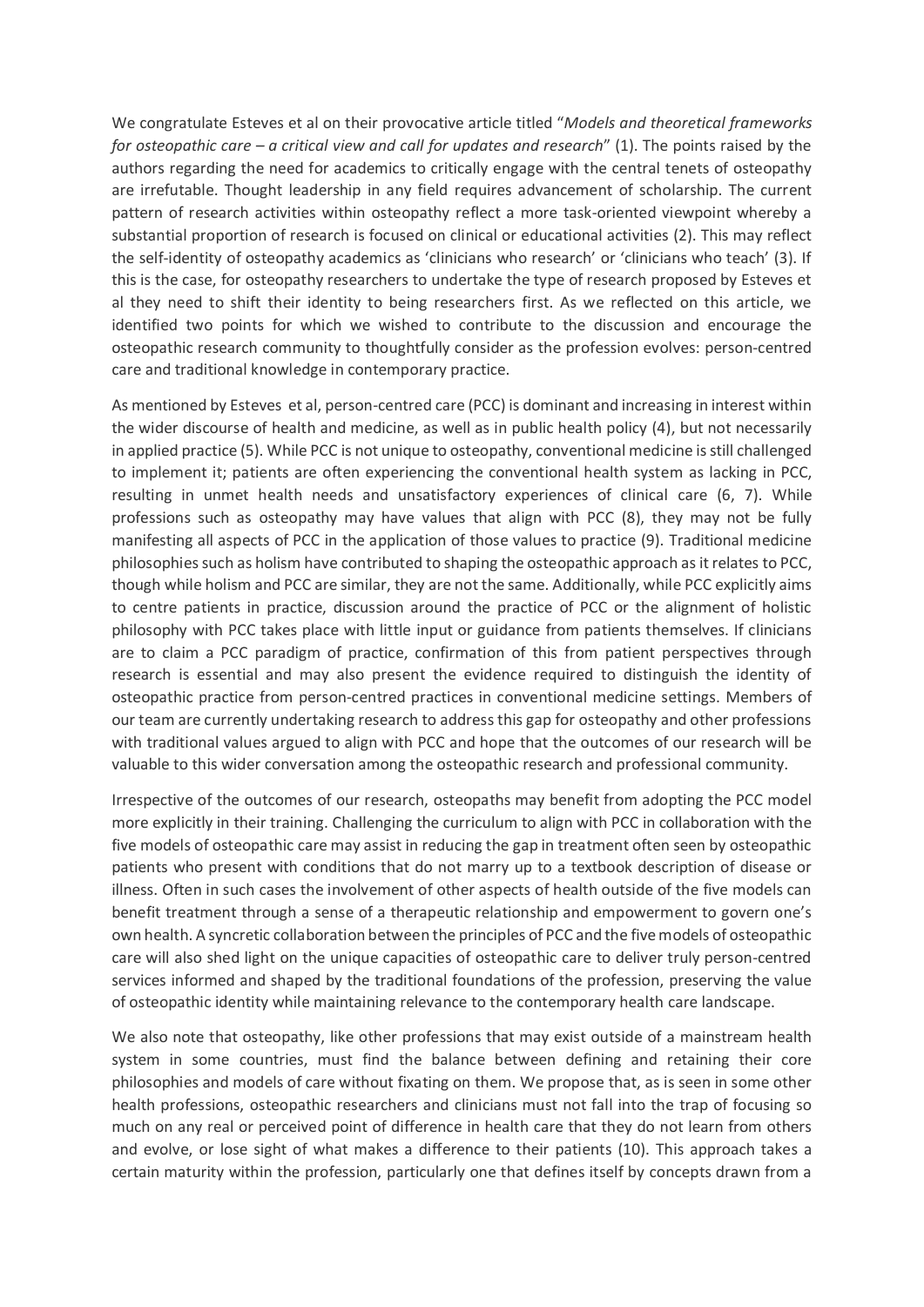traditional body of knowledge (10). Osteopathy must be a living tradition whereby it evolves and changes as new practices and insights are uncovered and old practices and models are found insufficient as new evidence comes to light. Evolution can also occur through adaption of clinical practice resulting from the process of implementation or de-implementation of traditional treatments. This process has been initiated for naturopathy by members of our team (11) and we offer some lessons from our experience for the osteopathic community. In the process of evaluating the core tenets of osteopathy, the profession must be open to, and in fact welcome, criticism. By embracing internal and external criticism, osteopathy as a profession can redefine its clinical boundaries, scope of practice and the underlying foundations of its practice. While sometimes confronting and frequently challenging, by keeping the patient at the centre of the process, the profession can only gain from the outcome.

Through allowing traditional practices and philosophies to take centre stage in study design, a stronger understanding, more effective adaption, and overall improvement of osteopathic treatments is possible for the profession and patients alike (12). It also affords respect to these traditions by treating them as equally worthy as contemporary practices by subjecting them to the same level of critical engagement and scrutiny. While evolving the osteopathic profession through changes to curriculum and clinical practice can span over many years if not decades, adapting models of research to advance this process is a worthy pursuit in the immediate future so any changes are informed by appropriate evidence that respects tradition (12). Allowing not only clinical practitioners and higher education institutions to have a voice in this process but targeting the end user – the patient - through co-design can have great benefit in identifying gaps in care and designing solutions the meet the needs of all stakeholders (13). Research models such as knowledge mobilisation and implementation or deimplementation science, can permit areas of care that may require advancement to come to the fore front (14). Through this process, the profession can take ownership for the advancement of their practice by better understanding the philosophies and principles that underpin their traditional practices and in doing so provide a foundation to embrace other models of care that may strengthen the osteopathy as a whole.

1. Esteves JE, Zegarra-Parodi R, van Dun P, Cerritelli F, Vaucher P. Models and theoretical frameworks for osteopathic care - a critical view and call for updates and research. International Journal of Osteopathic Medicine. 2020.

2. Steel A, Blaich R, Sundberg T, Adams J. The role of osteopathy in clinical care: Broadening the evidence-base. International Journal of Osteopathic Medicine. 2017;24:32-6.

3. Steel A, Hemmings B, Sibbritt D, Adams J. Research challenges for a complementary medicine higher education institution: results from an organisational climate survey. European Journal of Integrative Medicine. 2015;7(5):442-9.

4. World Health Organisation. WHO global strategy on people-centred and integrated health services: interim report. Geneva: World Health Organisation; 2015.

5. Moore L, Britten N, Lydahl D, Naldemirci Ö, Elam M, Wolf A. Barriers and facilitators to the implementation of person-centred care in different healthcare contexts. Scandinavian Journal of Caring Sciences. 2017;31(4):662-73.

6. Fox S, Chesla C. Living with chronic illness: A phenomenological study of the health effects of the patient–provider relationship. Journal of the American Academy of Nurse Practitioners. 2008;20(3):109-17.

7. Håkanson C, Sahlberg-Blom E, Ternestedt B-M. Being in the Patient Position: Experiences of Health Care Among People With Irritable Bowel Syndrome. Qualitative Health Research. 2010;20(8):1116-27.